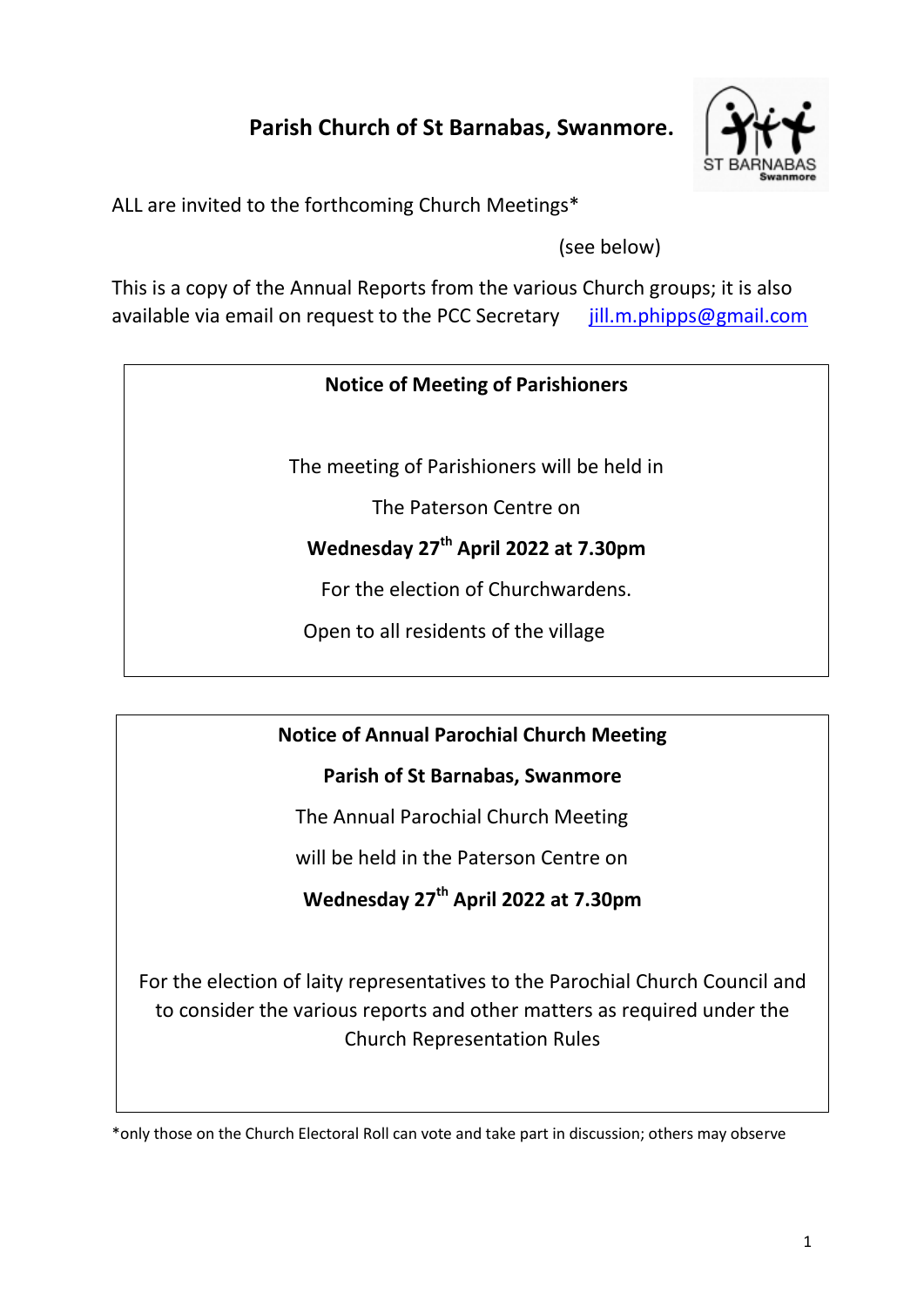# **Meeting of Parishioners Wednesday 27th April at 7.30pm in the Paterson Centre Agenda**

- 1. To accept apologies for absence
- 2. To agree the minutes of the Meeting of Parishioners held on
- 3. To elect two Churchwardens for the coming year.

# **Annual Parochial Church Meeting**

## **Agenda**

- 1. To agree the minutes of the Annual Parochial Church Meeting held on
- 2. To receive reports:
	- 2.1 The Parish Church Electoral Roll
	- 2.2 The Annual report of the Parochial Church Council
	- 2.3 The Independently Examined Financial Statements of the PCC for the year ended 2021
	- 2.4 The Fabric, Goods and Ornaments of the Church report
	- 2.5 The proceedings of Bishops Waltham Deanery Synod report.
- 3. To elect representatives of the laity to serve on the PCC:

Three representatives for a term of three years One representative for a term of one year

- 4. To appoint an External Examiner for the financial statements of the PCC for 2022
- 5. To take note of other reports and discuss any questions or matters arising therefrom.
- 6. To hear the Chair's closing remarks.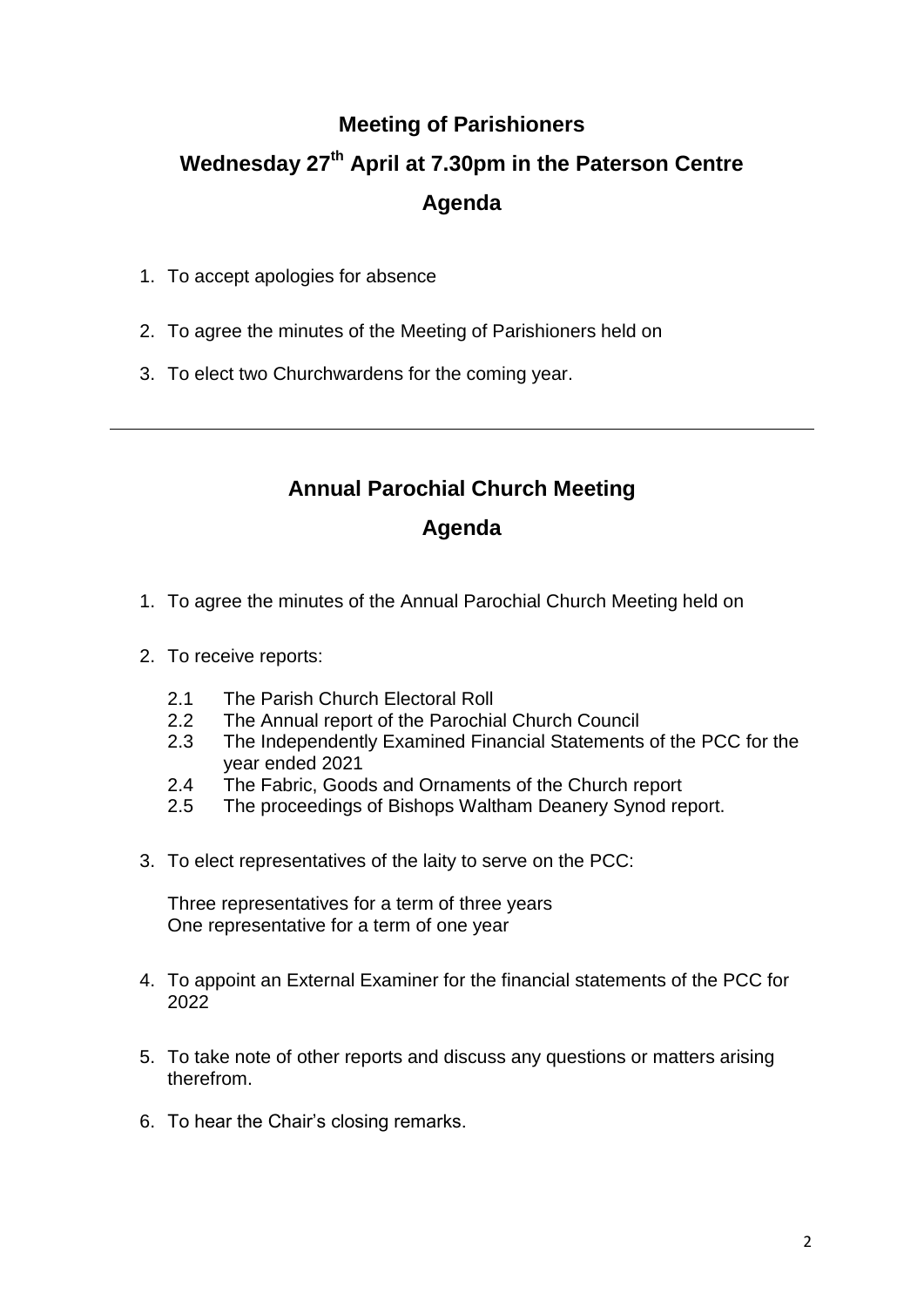# **Churchwardens: Fabric and Grounds Report for year 2021**

## **Gifts**

As a church this year more than ever we have benefitted from generous gifts of time, skills and prayer from our congregation, our village and further afield. We have benefitted from a generous legacy to be used for churchyard maintenance. We must have one of the best kept churchyards in Hampshire.

## **Church grounds**

Throughout the year a group of men meet each week in the churchyard. They mow and strim; they cut hedges. All the hedges are now at a height that does not need step-ladders. Definitely safer and they show off the lovely tidy churchyard. We have installed a small store for garden equipment as we are unable to use the Vicarage garage.

The step down from the Paterson Centre Fire exit has tested many great minds. A solution is in sight.

Last summer an enthusiastic group tackled the vicarage drive and garden. Thanks to everyone for the rapid transformation. Great teamwork!

## **Lighting**

Ongoing work to improve the quality of lighting in church has continued. Fixed coloured lights were complemented by some portable lights in the Autumn, researched and sourced by John Sharpe, and funded via gifts from church members. Interesting effects are possible.

For the last couple of years the Parish Council have lit up the centre of the village at Christmas; with a combination of new lights from the Parish Council and our own lights the church glowed.

#### **Quinquennial Report**

The Quinquennial inspection was due last year. There is a shortage of qualified architects. We are still waiting for our inspection.

#### **Faculty Application**

Barnaby's obtained a grant from Winchester City Council(WCC) to acquire equipment for improvements for Covid protection. A faculty for a ventilation fan and electrically operated awning to protect customers who prefer to sit outside, was submitted in August. A planning application had to be submitted to WCC. These processes took much longer than anticipated. There was a backlog of planning applications. All public notices were done in good time but a decision from Winchester was delayed (until March 2022).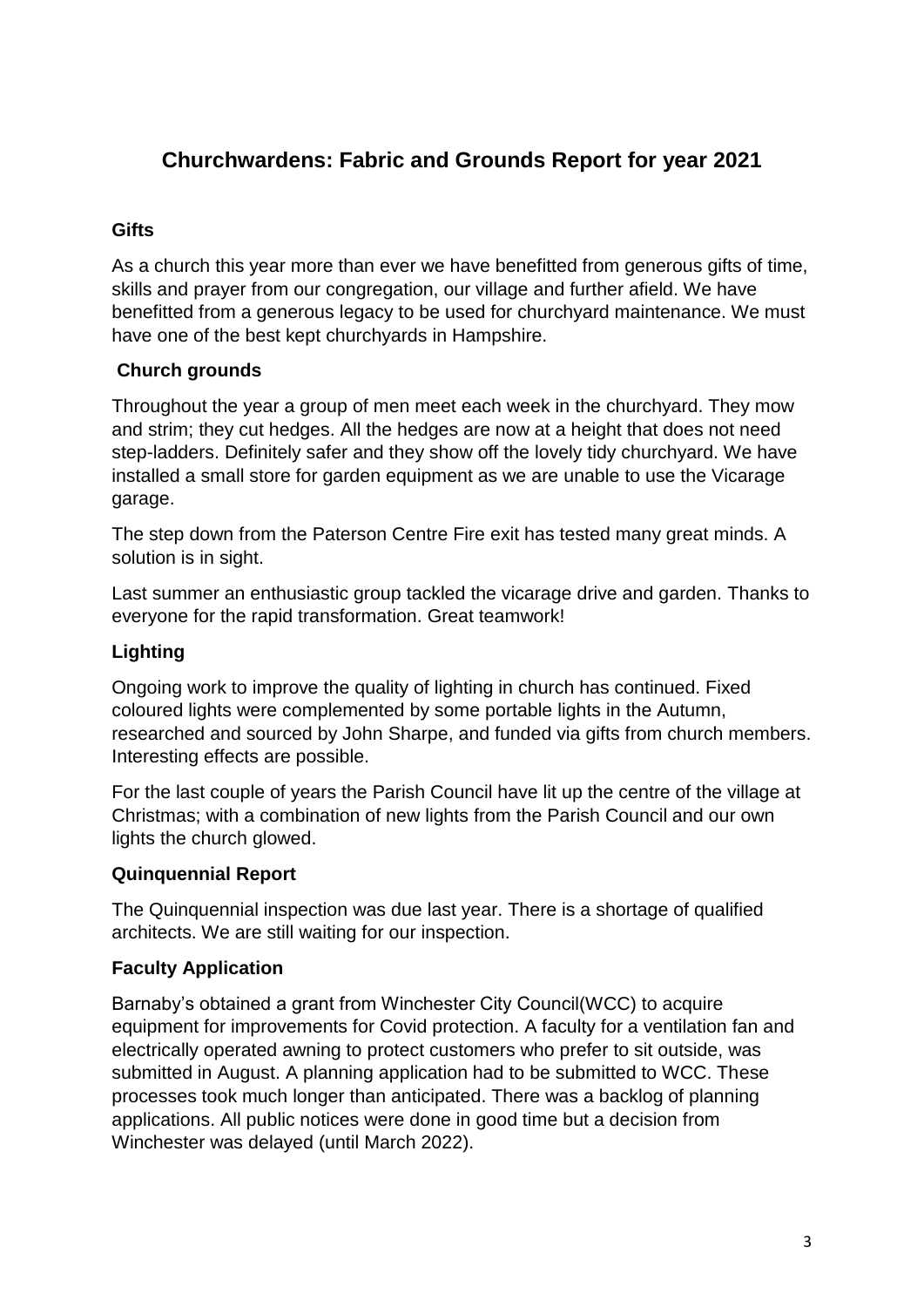### **Link Toilet**

This work was carried out and completed in Spring 2021.

#### **Fire Extinguishers**

Annual Fire extinguishers inspection was carried out in the early summer.

### **Paterson Centre**

Last year we welcomed Jane as our cleaner, (and earlier this year added Lesley to the team) Thank you both for keeping the hall welcoming for all the Paterson Centre users.

#### **This is our Church!**

So many people work tirelessly to maintain our church, inside and out, as we all expect to find it. We are indebted to so many people, who make our church and grounds look well cared for and loved. We thank those hard -working parishioners and friends. A huge thank you to all of you.

*Dave Lee and Janet Chant April 2022*

# **Annual Report by the Electoral Roll Officer for the year 2021-2022**

As of the APCM on 28/4/21 the number on the Roll was 146. Since then five people have died, two have moved away and 10 people have registered, so that as of 12/4/22 the register stands at 149.

In accordance with the wishes of the PCC the full Roll with addresses, etc. is available for PCC business but is not on public display. The Roll is updated as and when I become aware of departures, new members or changes in personal details. In order to keep the Roll up to date please let me know of any changes.

 *Jenny Sharpe Electoral Roll Officer 12th April 2022*

## **Deanery Synod Report APCM 2022**

There were 5 meetings of Deanery Synod in 2021 all of which took place on Zoom.

**At the January** meeting the Rev'd Will Hughes spoke in his capacity as Acting Archdeacon of the Meon. He spoke encouragingly about the work currently proceeding within deaneries to contribute to the restructuring and renewal of church life in the diocese.

The financial report was presented to the meeting.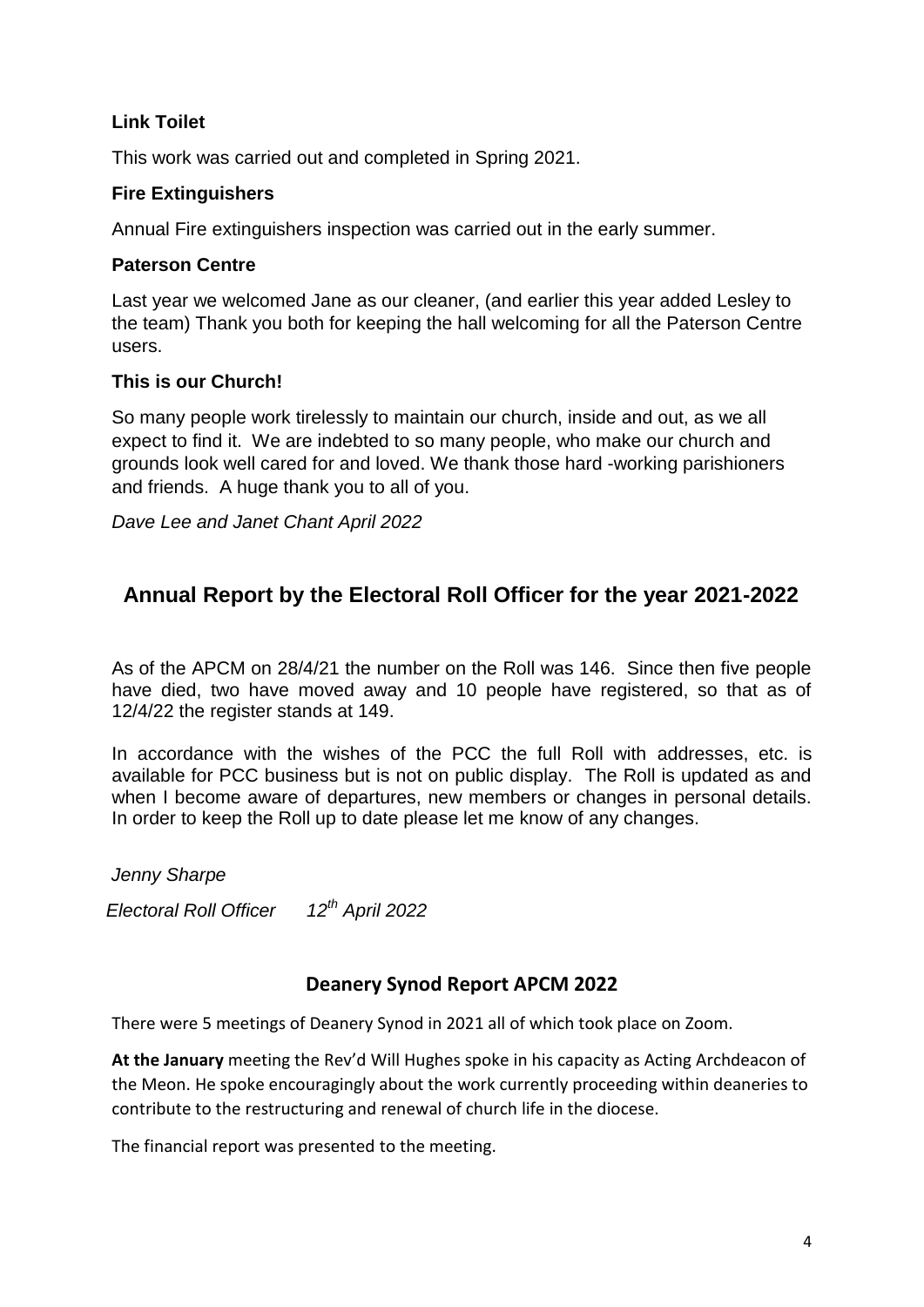#### **Wiawso Diocese**

The Area Dean reported that during 2020 the deanery was able to provide emergency financial support to a number of parishes in Awaso archdeaconry along with assistance to their new Archdeacon to purchase some office equipment. The future relationship between parishes in Bishops Waltham deanery and partners in Wiawso is still to be determined.

#### **Hackney Deanery.**

Financial support has been provided for link parishes in Hackney. Discussions are continuing with Hackney Deanery about the possibility of scheduling a celebratory event in 2022 to mark the winding-up of the Link.

There was discussion re the Diocesan Strategic Development.

**In February** the Synod agreed to allocate £1000 to Awaso to help finance the repairs to their church roof.

Further discussion took place regarding possible future plans for the deanery.

**In June** the results of Deanery Synod elections were announced.

Again, there was more discussion about possible future plans for the Diocese and Deanery.

**At the September** meeting there was a presentation from the Diocesan Stewardship Adviser.

Further discussion took place re the possible future structure of Bishops Waltham Deanery.

**At the November** meeting Rebecca Hunt (Bishops Waltham) was congratulated on her success in securing election to General Synod. There was an update on Diocesan Synod.

There was a paper circulated prior to the meeting regarding concerns over the Anglican church in Ghana's views in response to their government proposals re treatment of the LGBT+ community and concerns were expressed.

*Jen Frampton. Deanery Synod Representative. April 2022*

# **Safeguarding Report for APCM**

**Safeguarding Policies and Practice:** 'Promoting a safer church' the safeguarding policy statement of the Church of England, St Barnabas Safeguarding Policy together with all the required statutory practice adopted by the Parochial Church Council (PCC) remains the basis on which we implement safeguarding within the parish. During vacancy the responsibility for safeguarding rests with our church wardens in consultation with the Parish Safeguarding Officer (PSO), PCC and Area Dean.

Safeguarding appears on the agenda at every PCC meeting. Safeguarding aspects have been updated on various polices including the Paterson Hire Agreement and, with the help of Health & Safety Officer Paul Eathorne, the Lone Working Policy. All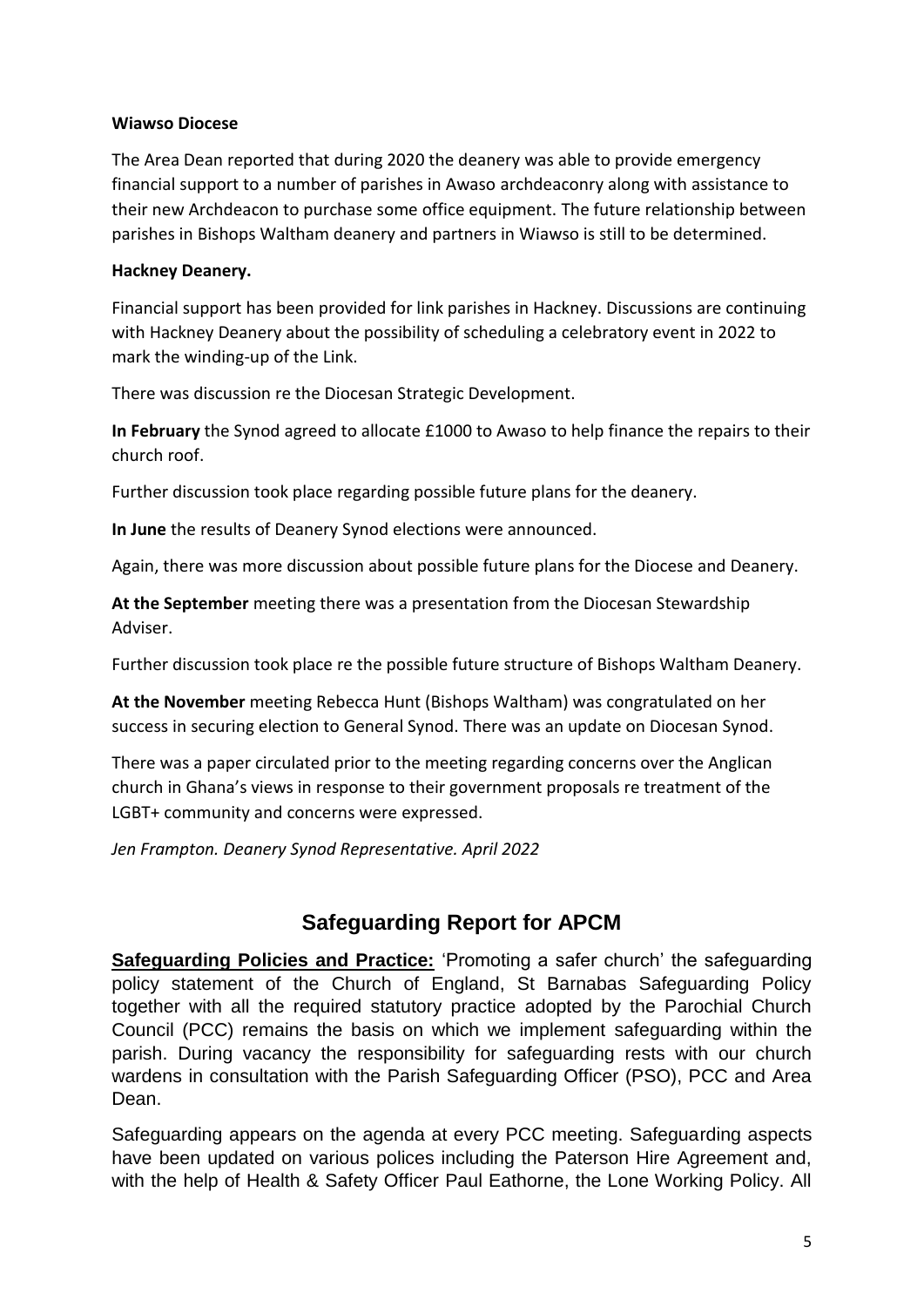current safeguarding policies and procedures are available to view on the church website as, in accordance with national church requirements, the information hub contains a dedicated and frequently revised safeguarding section.

St Barnabas is signed up to the Parish Safeguarding Dashboard (PSD), an on-line tool which identifies safeguarding policies, practice and procedures which we as a parish are already addressing and those to which we need to attend. The PSD draws these together into a Safeguarding Action Plan to assist in maintaining and improving our safeguarding practice. This is always a 'work in progress', so far we are at Level 2 (top is Level 3).

The Diocese Safeguarding Team (DST) have introduced quarterly PSO zoom network meetings to ensure good safeguarding practice happens at parish level. These forums keep PSO's up to date with diocese procedures, provide opportunities to meet other PSO's, share good practice as well as challenging experiences. The diocese safeguarding conference is scheduled to take place in Portsmouth Cathedral on 20<sup>th</sup> September 2022.

**Safer Recruitment:** In line with New House of Bishops Safer Recruitment and People Management (SRPM) Guidance (Jan 2022) the PCC is working towards full SRPM compliance. Job descriptions for all volunteer and paid roles within our church that involve substantial contact with children, young people and/or vulnerable adults, clear procedures for interviews and appointments, DBS checks together with safeguarding training will help create a church that is safer for everyone.

**Disclosure and Barring Service (DBS):** ThirtyOne:Eight our on-line provider of DBS checks is well established. As lead recruiter and with deputy recruiter John Branson, we always have a point of contact in the parish to handle DBS applications. Including our ministry team we currently have 27 DBS checked individuals at various levels of clearance and this is constantly under review. Thank you to everyone for your willingness to go through this process, your co-operation has been greatly appreciated. The latest guidance (Feb 2022) states that a DBS clearance is now valid for 3 and not 5 years. This brings the Church of England in line with good practice across the charitable/not for profit sector. The parish has until January 2024 to phase this in.

**Safeguarding Training:** The Church has an ambition that safeguarding flows from the essence of its mission and values. Safeguarding training is a key aspect of working towards this ambition. In response the DST published a new training matrix (Jan 2022) which meant, dependant on role, additional mandatory Foundations, Safer Recruitment, Leadership and Domestic Abuse training modules. Participation in these extra on-line modules and face to face training courses are gradually being completed at all levels. A commitment is shown by volunteers to follow the necessary and 3 year update training pathway to support safeguarding in our parish. Safeguarding training is freely available for everybody to access via the Diocese website. Thank you to everyone for your patience and assistance in this vitally important aspect of church life.

**Safeguarding Incidents or Expressions of Concern:** There are presently (at the time of compiling this report) no on-going safeguarding incidents or expressions of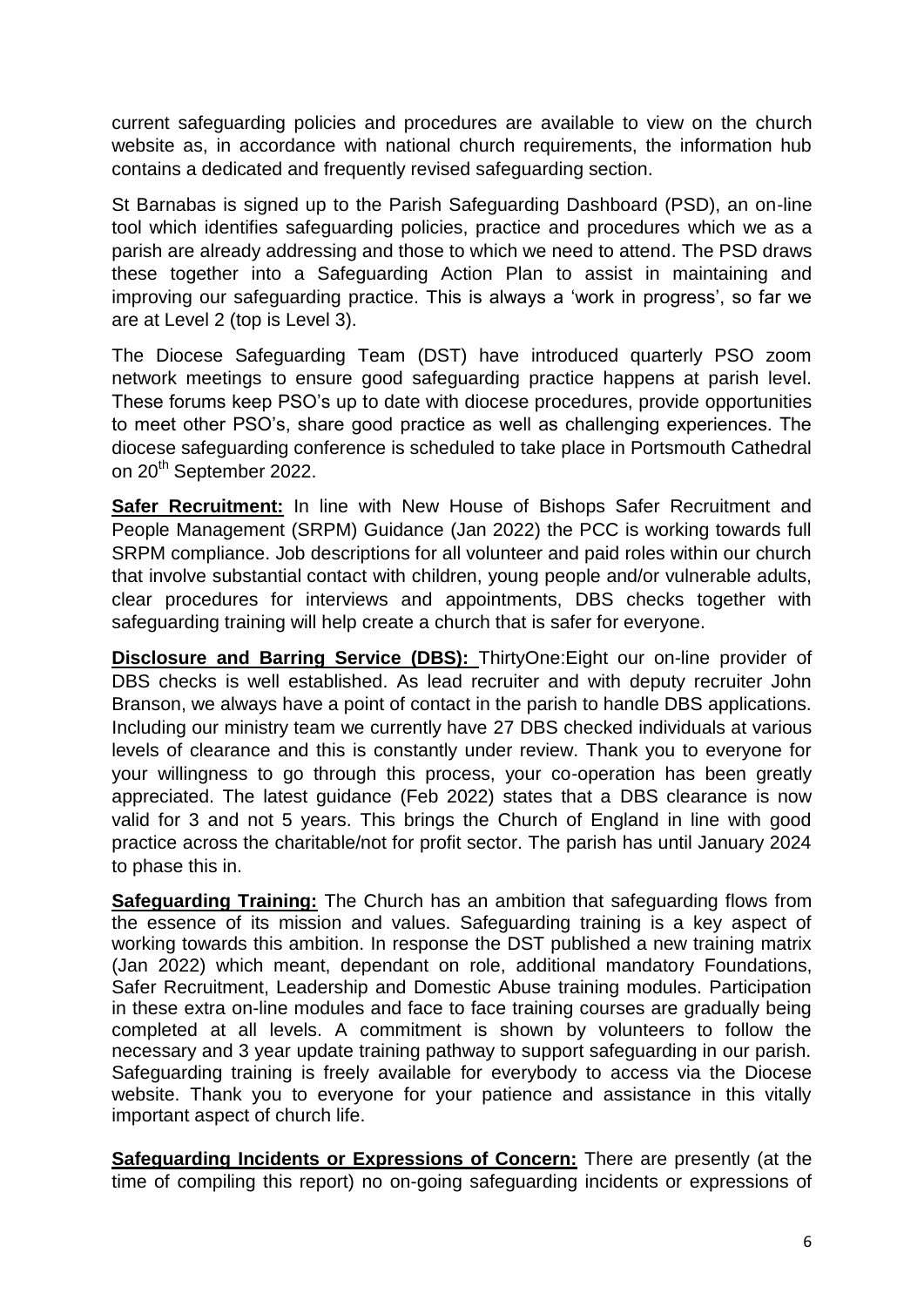concern within the parish. However by their very nature safeguarding issues, which touch all sectors of society and take many forms, may be well hidden. So as always please be vigilant. Safeguarding is everyone's responsibility so if you see, hear or are given safeguarding information, you have a duty to act on it.

> *Caroline Vost Parish Safeguarding Officer* [sasfeguardig@stbarnabas.org.uk](mailto:sasfeguardig@stbarnabas.org.uk)

## **MU REPORT FOR APCM, 2022**

This report covers the year from January to December, 2021

Unfortunately, with Covid numbers increasing and with several lockdowns our members were unable to meet in person for the early part of 2021. We kept in touch with regular phone calls, emails or paper reports giving information, prayers, poems and funny anecdotes to try and brighten up the dark winter days when we were all worried about what would happen in the future. As most of our members came under the most at risk category, many had to stay indoors and avoid mixing.

We held our first meeting back in the hall in July where we met for a general chat and a cup of tea. In August we were again invited to an afternoon tea in Juliet and Nick's wonderful garden, and we were blessed with a beautiful sunny day. It was so nice to meet up with friends and enjoy some of the amazing cakes and pastries. Our ladies are certainly very talented bakers.

Our September meeting began with a quick AGM for 2020 which didn't take too long as we hadn't been able to hold meetings or meet up since January 2020. Jenny our treasurer, had decided to step down after many years of service, but would stay on the committee and she was presented with a gift.

All the other members of the committee agreed to stay on but didn't want to take over the role of Treasurer, so it was agreed that all members would take part in a ballot to say if they would be Treasurer or if they wished our branch to continue. It is a stipulation in our Constitution that as we are a charity, we must have a Treasurer in place. Fiona was thanked for delivering the Birthday cards and Vere was thanked for delivering the Contact magazines. Marlene was also thanked for her part in providing refreshments for many years and informed the Branch that she now wished to stand down. Marlene was presented with a plant. Members then enjoyed the rest of the afternoon with each member having brought along something which they had "hanging on my wall".

We had a very successful Coffee Morning at the beginning of October and then our October meeting was a very interesting talk about Lord Shaftesbury given by one of our members Anne Shotlander. We were all very shocked and upset about the sudden passing of our dear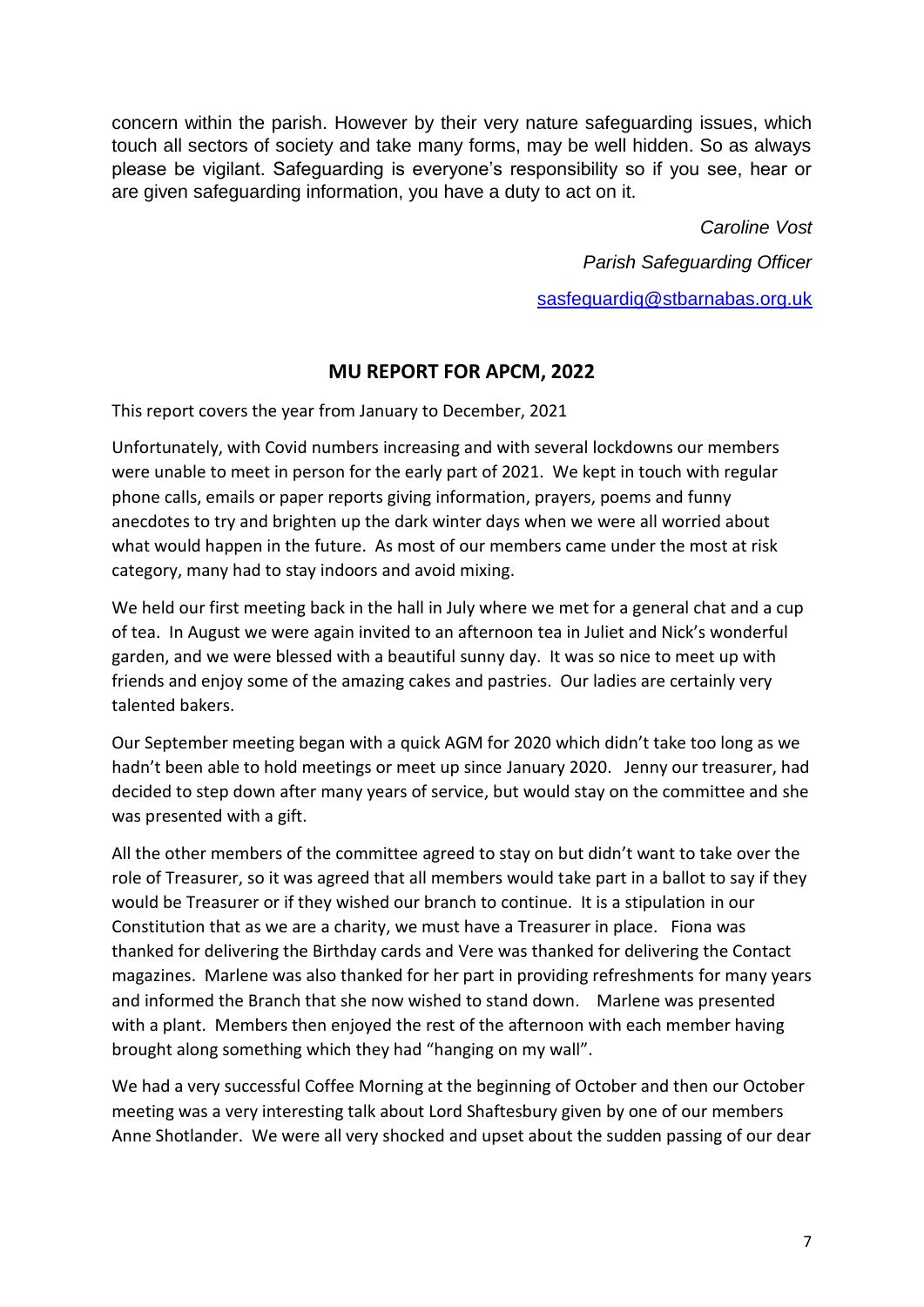friend Marlene, with many of us attending her beautiful funeral. She had loved her lovely garden and Tony and the family ensured her funeral reflected this.

At our November meeting we heard all about Sponsoring a Child from Abroad.

As the role of Treasurer couldn't be filled, it was with regret that it was decided that our branch of MU would close following our Advent Reflection meeting in December. We had cake and members looked at old photos from MU events and reports from early meetings. I was presented with a lovely plant for sending out my emails and reports during lockdown. A lovely surprise. All of the money in our bank account was withdrawn and a cheque was sent to the Diocesan Treasurer.

Some of our ladies joined the Wickham and Bishops Waltham branches of MU or became a Diocesan member.

Nick and Hazel marked the occasion of our branch closing on 5<sup>th</sup> December with all members present being asked to come to the front for the congregation to thank them. Our ladies will continue to help at Church events, especially when Primary School events are held in Church.

*Allison Gurry, MU Secretary*

# **Sunday Club Report 2021**

2021 started very much like the previous year, as like many other groups we were still unable to meet in person. We continued to stay in touch with our young people with craft packs and meeting via Zoom for about 30minutes. We included a game, a time to share and a bible story or thought.

In September we were able to meet again in person as a group. We decided to split the group, so those in year 7 and above met in Barnaby's for Youth Alpha with croissants and juice on arrival, led by Vicki & Sam.

Those aged 3–10 years continued to meet in the Paterson Centre. We now have a working TV set up in the Paterson Centre, which we use for videos and singing.

We continue with the format of a game, some singing a bible story, craft and a time of prayer.

The Light Party went ahead in October with limited numbers due to Covid. Our theme was pirates, we enjoyed a number of games, craft, singing and a hot meal. We still had around 20 children and a number of parents came along.

Due to the high numbers of Covid cases at the Primary School we decided to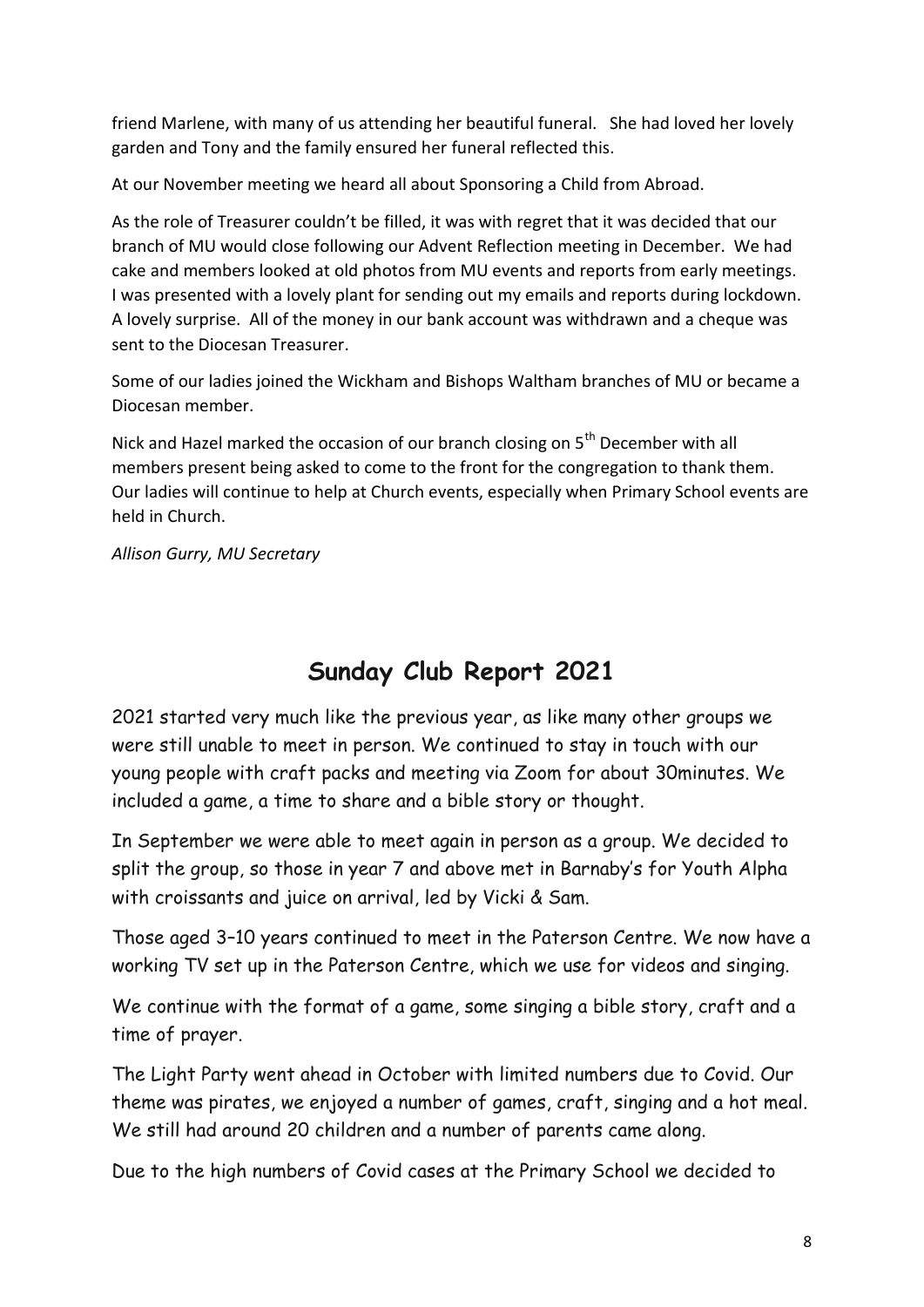cancel the Crib Service at the last minute in December; although it was a difficult decision it was the right one to make. Due to lack of time we edited the Crib Service from 2020 and showed it on Christmas Eve via You Tube.

The good news is this year's Crib Service is already planned, written and ready to go, thanks to Vicki and Jack's hard work last year.

As always, I ask you continue to pray for our young people, their families and us as leaders.

Thank you for your ongoing support.

Ben Armstrong & The SC Team.

# **Pastoral Visitors**

# **(Derrinda Laing, Caroline Clapperton, Janet Pancott, Jen Frampton, Allison Gurry, Cheryl Young.)**

Although the work has only really begun in 2022 and so will form part of the report for next year's APCM, we wanted to remind friends and colleagues that six PVs did a four-week training in November 2021 and were authorised for ministry in January. Certificates and lanyards were presented by Canon Nick Ralph and the team meets quarterly for discussion and supervision. Currently, they focus on baptism, bereavement, newcomers, Swanmore School, valuing the elderly and housebound, visiting the unwell. The work is meant to complement all other pastoral work which has happened or is happening in a variety of ways.

The main purpose of this brief report is to heighten awareness as the PVs need the whole congregation to feed them information and leads: pointing out newcomers in church, advising of newcomers to the village (watch out for SOLD signs), asking sick, bereaved, elderly or housebound if they would like a visit and passing on information (with proper permissions). We look forward to providing a full and productive report in 2023.

*Hazel Whitehead 8 th April 2022*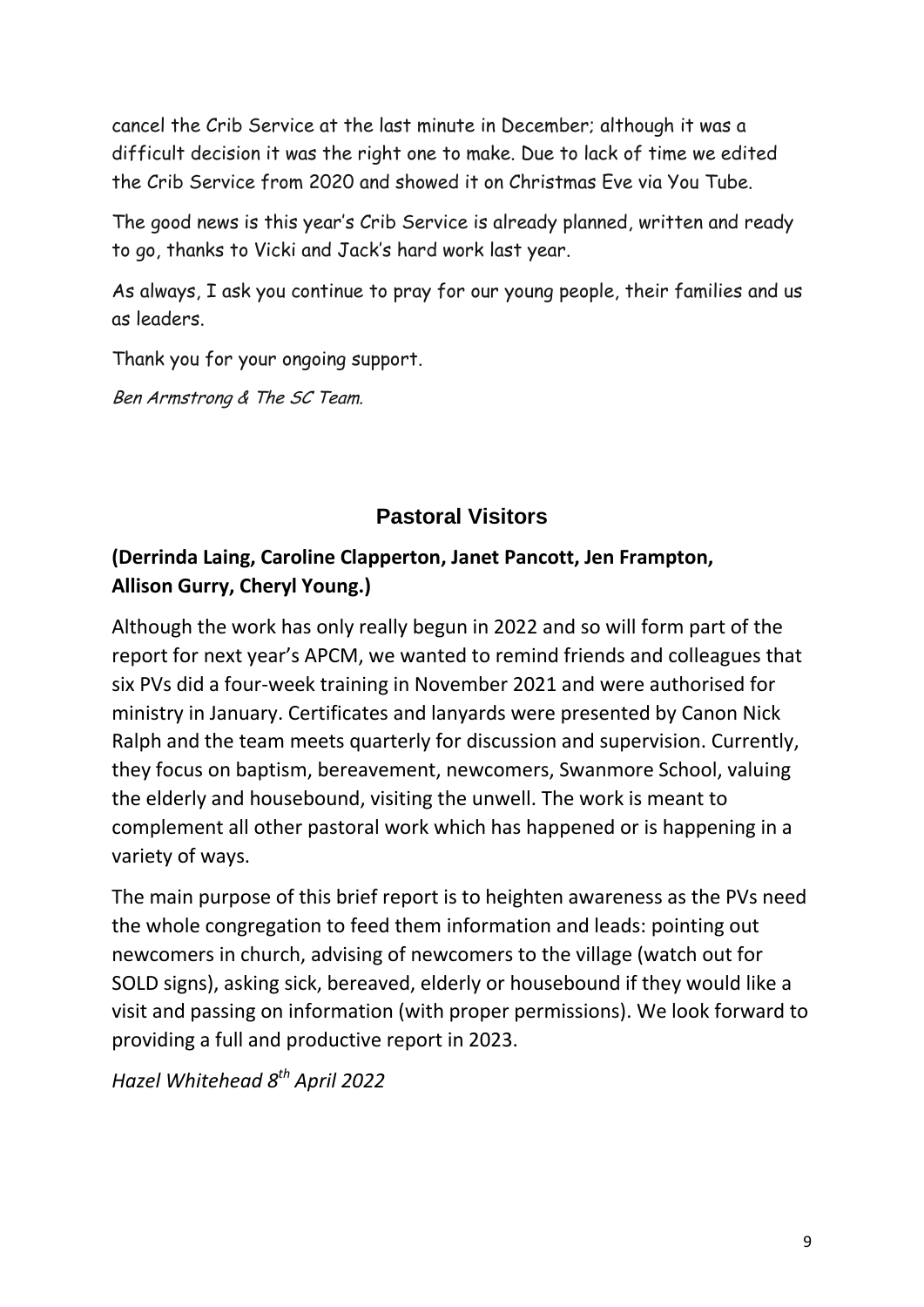#### **St Barnabas Clock-Winding Team**

The winding team is 6 strong and now includes PSO Gary McCulloch. The clock chimes on the hour 24/7 and keeps to +/- 30secs most of the time. It is an 8 day mechanism and is would weekly, usually on a Saturday.

It is serviced once a year (Cumbrian Clock). The light fitting in the winding chamber was changed by John Branson and Brian Pancott because the old fitting was in a dangerous condition; our thanks to them for that. The Risk Assessment was updated on advice from Gary McCulloch.

*Roger de Vere & Team*

## **St Barnabas Church Flower Group**

Because of the pandemic we were unable to have flowers in church until December 2020 and then it was decided that we would only decorate the windows each side of the altar with foliage and red candles. We were also unable to have our fund raising coffee morning. The flower team were pleased to return to decorating the church for Easter 2021. It was also nice to return to our weekly flower rota which we did in July of that year. Because of other commitments we were sorry that Diana Angelis felt unable to continue flower arranging and are grateful to her for all she has done in the past. We decorated for Harvest Festival and together with the Christmas tree festival decorated for that celebration. We held our Christmas coffee morning and were grateful to everyone who supported this.

As I have stated in the past our church flower team is not getting any younger and would welcome anyone who has a love of flowers to join us. You do not have to be a marvellous flower arranger. We all just try to do our best.

*Juliet Helbren*

# **Swanmore Primary School Governor Update**

The school and staff provided excellent support to children, families and the community during the pandemic responding as required to changing Government guidelines and rules. The Governing Body was active in providing support to the school throughout this time.

Now happily the school is operating as normal with all popular activities such as trips, drama and sport happening again. Sadly in terms of the education of our young it is apparent that the pandemic as left a legacy nationally particularly for our disadvantaged children. The school are actively responding to these challenges and the Governors are providing the support, challenge and governance required of them.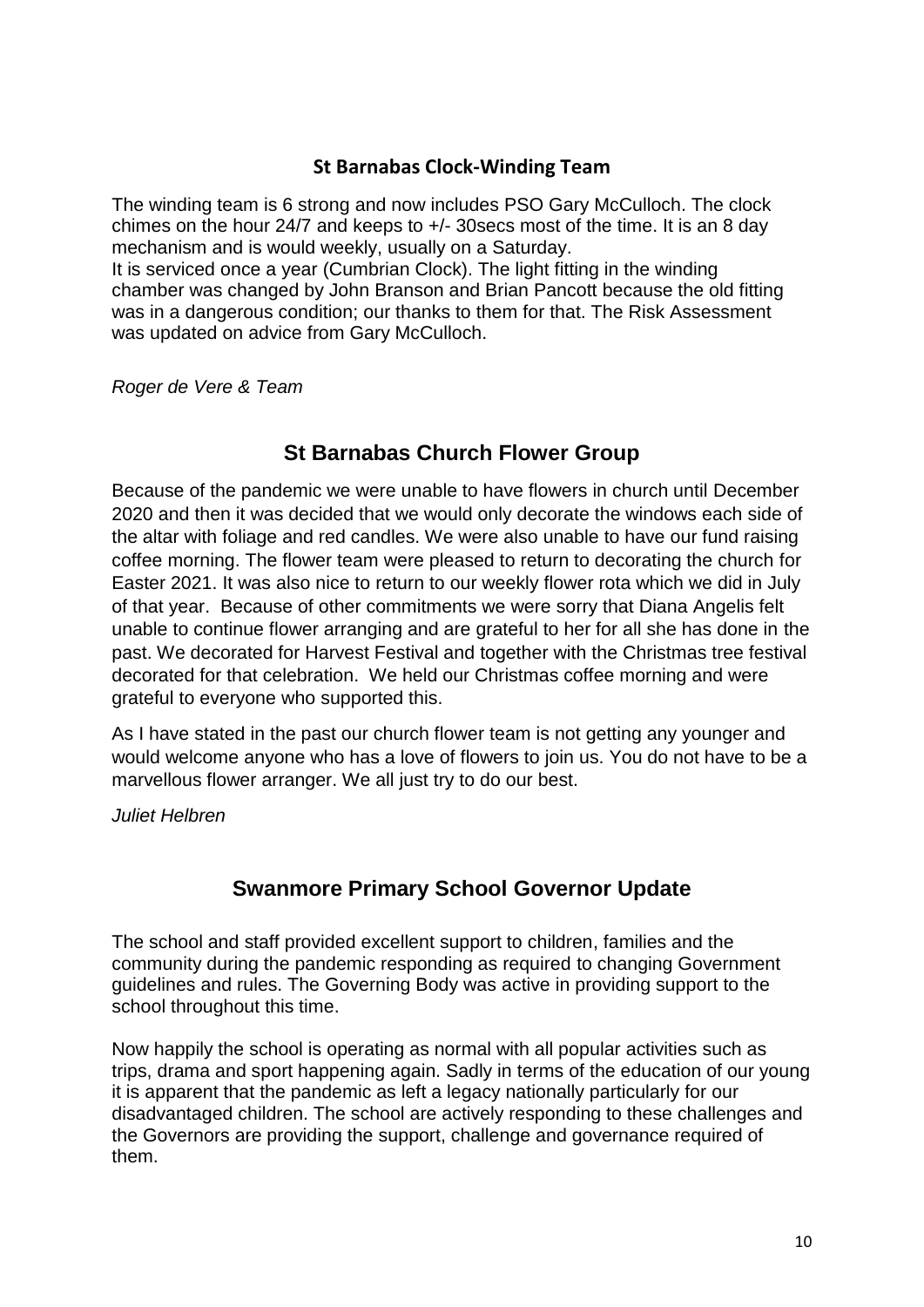We are excited by recent appointments and developments: A new Deputy Head starts on 25th April (Rebecca Parker ) and a new KS1 lead (Rachel Wilkie ) started in September. John Paterson, our Head leads a strong Leadership and Teaching team at school. It is worth noting the school is due for an Ofsted now which could take place at any time over the next 12 months.

The school facilities have been enhanced during this time and we are appreciative of the support and funding from the Diocese for our major projects.

The Governor role is a busy and responsible one and the school is blessed with an active set of Governors of whom the Foundation Governors form a vital part.

Our Foundation Governors: Andrew Wilkinson, Sam Lee, Jenny Maunder, Peter Wilkins, Hannah Horner, and Ian Wollam. Bobbie Branson is also our Local Authority Governor. The school and I are grateful for the efforts of all our Governors.

*Ian Wollam, Chair of Governors.*

## **'Worship Wonders' at Swanmore Primary School**

In 2021 Southampton City Mission (SCM), who provide some of the RE curriculum content in the school, had partnered with Scripture Union (SU) to offer a 'Grow Communities' network in the schools across Southampton and we were invited to be a pilot school. The aim is to reach the 95% of children who are not coming to church and help them to explore and flourish in the Christian faith through a variety of activities. Our Headteacher and RE lead teacher, Tricia Clark, welcomed this pilot project and St Barnabas was invited to be a partner.

Due to Covid, we only managed a few sessions in the summer term but in the Autumn term we met regularly from 12.45 to 1.15 in a Year 1 classroom on Thursdays; sessions included listening to Bible stories, making crafts and singing. We used Godly Play stories, mindfulness activities such as finger labyrinths, talked about prayers and wrote our own, and set up a prayer station for the school and the community with ribbons tied onto the school railings in memory of loved ones who had died. This was a response to the 'Remembering Time' from 2<sup>nd</sup> November through to Remembrance Sunday. Each Worship Wonders session starts with lighting a candle and finishes with prayer; some of the children are confident in praying aloud. Between 15 and 24 children attended every week. At the end of the term, we invited the children to complete a questionnaire on their experience of the sessions and their ideas for the future. They most enjoyed playing games, doing crafts, mindfulness activities, prayer stations, listening to stories and praying aloud. As well as continuing those activities, they want to look at the Bible in more detail, and fundraise for others in need. The group is designed to be peer led and peershaped and they chose their name because they are wondering about God.

The teacher generously shares her classroom resources, takes photos during the activities and has set up a separate tab on the school website so that parents can see what we are doing. A couple of parents have commented to us on how much their children look forward to Worship Wonders.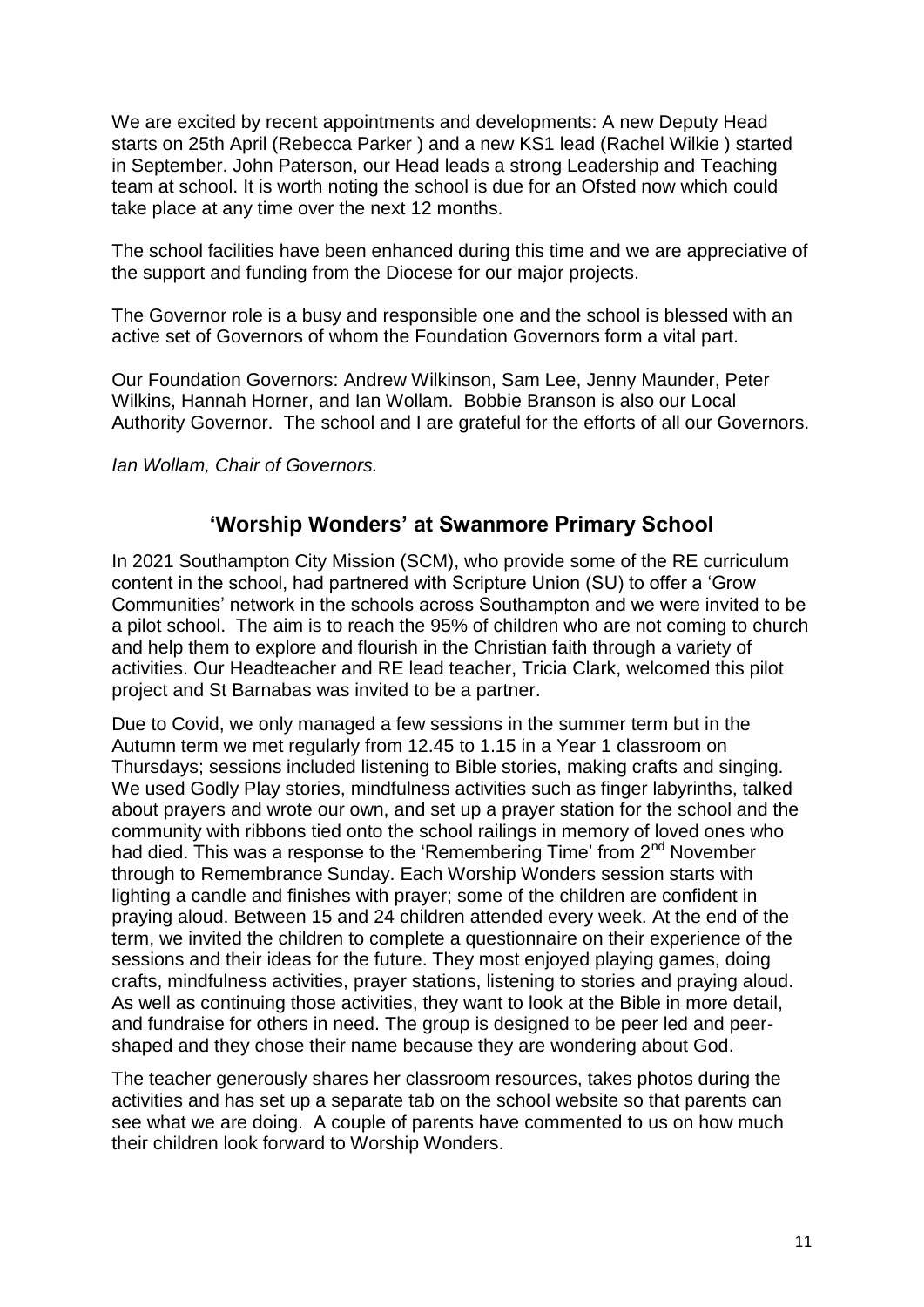As adults we have been delighted at the children's commitment to Worship Wonders. They look forward to the sessions and are keen to bring their friends and siblings along. During the Spring term (2022) numbers have risen with a core committed group of 25 and others who attend less regularly.

The children are enthusiastic and open -we looked at the story of Creation one week using the Godly Play pictures, and there was lively debate about the order of the days, where dinosaurs came in and whether God needed a rest at the beginning as well as the end of his work.

The teacher values the break in a busy school day, the sense of peace when we all pray, the way it helps them to focus on special times in the church year and that we as the church are involved. She has noticed how the children respond to God in the Bible stories and in the activities.

Worship Wonders is now a regular weekly activity during term time for us; as a team we meet in church to pray beforehand for the children. Our role as 'the Church across the road' is to support this project and to pray for it and the children, inviting them and their families to specific services and activities with the aim of linking the two, which is beginning to happen now.

*Jill Phipps, Jen Frampton & Cheryl Young (Pastoral Visitors) & Anne Davies*

# **Annual Report of the PCC Social & Fundraising Committee for APCM 2022**

#### **Members of the Committee:**

John Sharpe, Jenny Sharpe, Derrinda Laing, Jenny Frampton, Rick Ankers, Allison **Gurry** 

Following a full and varied programme of events in 2019 Covid basically wiped out activities in 2020, apart from a series of free Zoom quizzes. In 2021 we continued these, holding one a month for the first 4 months of the year. Thereafter as the country opened up we adopted a cautious approach and held just two events Open Gardens & a Christmas Concert. Open Gardens 16/17<sup>th</sup> July was a success raising £1448 split 50/50 with Rowans Hospice plus a further £447 for St Barnabas from the Refreshment Team to give a total for the weekend of £1171 for St Barnabas. On 11<sup>th</sup> December we held a brilliant concert by The Blow Saxophone Ensemble in the Church. Nett of expenses this raised £531.95 plus £42 from on-line sales via Eventbrite. We look forward to a fuller programme in 2022.

*John Sharpe*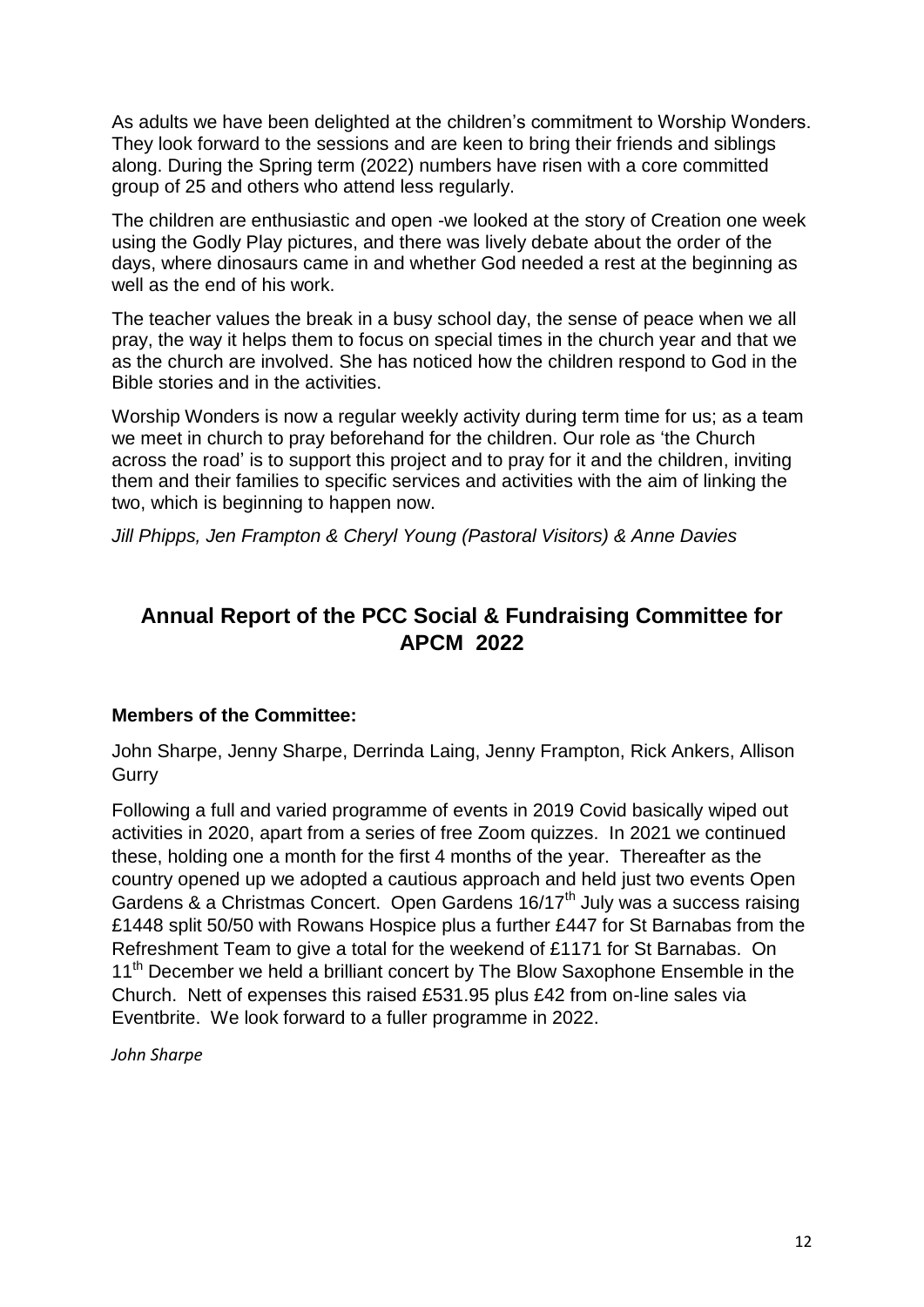## **St Barnabas PCC Home Group report for 2021**

Due to the pandemic and covid restrictions, unfortunately Home Groups were unable to meet for most of the year.

Weekly Lent groups were held on Zoom, for four or five weeks, and reflections were taken from Hazel Whitehead's book, 'God in Lockdown'.

At the end of the year, the Friday Morning Home Group met socially twice, once in November and again in December, and planned their studies for restarting in 2022 when it was hoped restrictions would be finally lifted.

# **Barnaby's Report 2021**

With a global pandemic still in charge at the beginning of 2021, Barnaby's remained closed until April, when the easing of Government restrictions allowed us to trial a new outside 'takeaway-only' service under very managed circumstances. This eventually led to the beginning of a phased approach to opening, starting in May with a service counter at the front door and limited outdoor seating. With constraints on gatherings and social distancing still in play, this was a significant challenge for the BBT to deliver, particularly as many volunteers and customers voiced concerns about being open at all.

On 26th June, with our doors finally able to open properly, we celebrated our ability to be 'out-and- about' with a small display of privately-owned classic cars. Originally intended as a one-off, this event grew and grew for us to then be able to host over 50 cars one Saturday in September. This initiative was seen as a great success and there are 7 dates planned for 2022.

2021 was a very difficult year for us to continue with our mission to support local charities. However, as normality returned, we were able to play our part in the World's Biggest Coffee Morning for Macmillan Support (raising over £500), and in November we supported the Royal British Legion. As the festive season approached, we made donations to The Children's Society and St Barnabas church

flowers. Our Charity Awareness Scheme is set to relaunch on 19<sup>th</sup> March 2022 with an event for local charity Helping Hooves, and we have commitments to support other good causes for the year ahead.

After 18 long and challenging months, we were very pleased to be able to reward our volunteers with a Mulled Wine & Mince Pies evening in December, to thank them for everything they have done to support us. The BBT rely completely on these willing helpers to deliver Barnaby's mission, but it remains a constant struggle to ensure we have sufficient staff available to open. Support from the PCC to assist with this, or any aspect of operating Barnaby's, is always welcome.